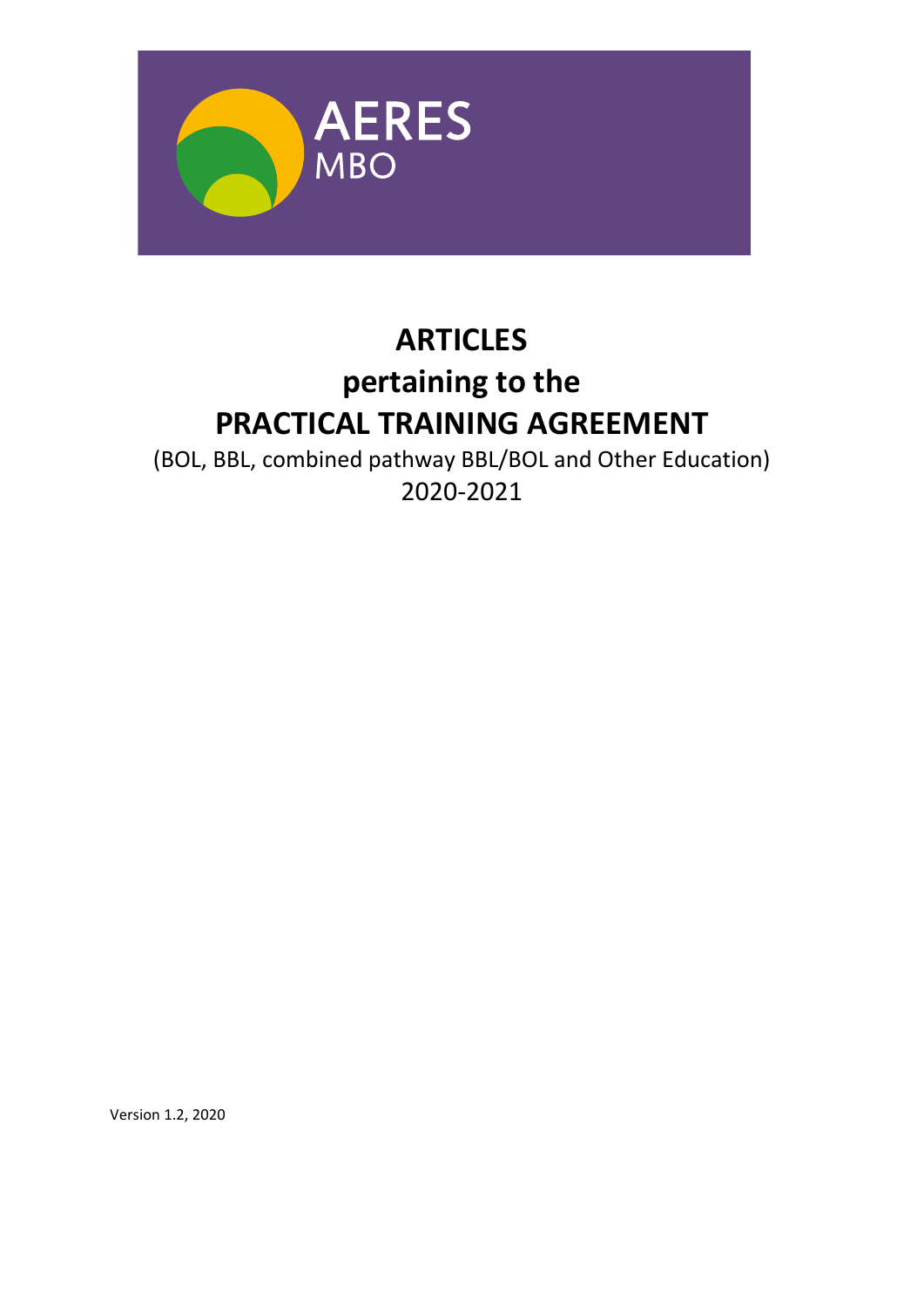# Table of Contents

| Article 1  | <b>Preconditions</b>                                            | 3. |
|------------|-----------------------------------------------------------------|----|
| Article 2  | Nature of the agreement                                         | 3. |
| Article 3  | Interim changes                                                 | 3. |
| Article 4  | Content and structure                                           | 4. |
| Article 5  | (Best efforts) obligation of the practical training company     | 4. |
| Article 6  | (Best efforts) obligation of the education institution          | 4. |
| Article 7  | (Best efforts) obligation of the student                        | 5. |
| Article 8  | Further arrangements with the student                           | 5. |
| Article 9  | Rules of conduct, safety and liability                          | 5. |
| Article 10 | Problems and conflicts during the practical vocational training | 5. |
| Article 11 | Exchange of data and privacy                                    | 6. |
| Article 12 | Term and termination of the agreement                           | 6. |
| Article 13 | Alternative practical training place                            | 7. |
| Article 14 | Closing article                                                 | 7. |
|            |                                                                 |    |

Schedule 1 Additional information about expenses allowance for practical training companies 8. (only applicable to BBL courses)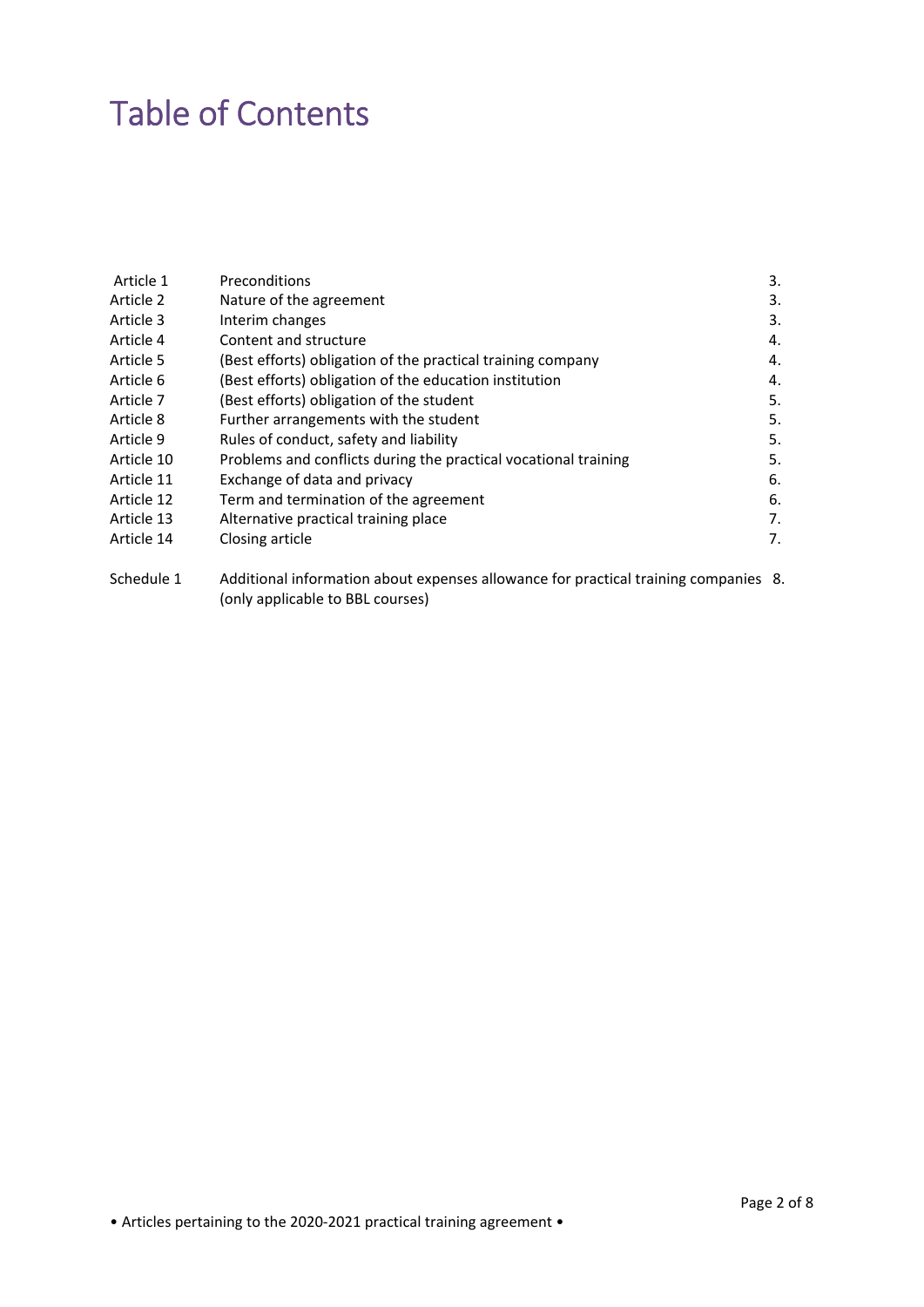# **Article 1 Preconditions**

- 1.1. The Central Student Council of Aeres MBO agreed with the model practical training agreement(s) of Aeres MBO and the thereto‐pertaining Articles.
- 1.2. This agreement is concluded by and between the student, the educational institution and the practical training company, for the purpose of this agreement also referred to as: the 'parties', and is administered by the educational institution.
- 1.3. The student is enrolled with the educational institution on the basis of an education agreement.
- 1.4. Dutch law is exclusively applicable to the practical training agreement.
- 1.5. On the date of signature of the practical training agreement the company or the organisation that provides for the practical vocational training (BPV), the practical training company, disposes of a favourable assessment of the Foundation for Cooperation on Vocational Education, Training and Labour Market (SBB) for the qualification for which the student is enrolled as intended in Section 7.2.10 of the Dutch Education and Vocational Education Act (WEB)<sup>1</sup>.

### **Article 2 Nature of the agreement**

- 2.1. The Articles, together with the BPV cover sheet, form the practical training agreement as intended in Section 7.2.8 of the WEB.<sup>2</sup>
- 2.2. This agreement contains the general rights and obligations of the parties. Arrangements that specifically regard the BPV to be followed by the student are included in the BPV cover sheet. The BPV cover sheet forms an inextricable part of this agreement. Where this agreement refers to 'BPV' this is understood as the BPV as mentioned on the BPV cover sheet.

#### **Article 3 Interim changes**

- 3.1. The practical training agreement, and more in particular the BPV details as included on the BPV cover sheet, can be changed or supplemented during the period of the BPV with written or oral consent of the parties.
- 3.2. If the changes in the BPV details derive from a change in the training programme of the student then this must be preceded by a request of the student for a change in the training programme and an adjustment of the education agreement.
- 3.3. The BPV details regarding the course in the context of which the BPV is followed can only be changed at the request of the student. The said request can be preceded by consultation with, or a recommendation of, the educational institution or the practical training company.
- 3.4. The BPV details regarding the start and the scheduled end date, duration and scope of the BPV can be changed at the request of the practical training company. This kind of request can only be honoured by the educational institution after consultation with and with consent of the student.
- 3.5. In case of an interim change in the BPV details the BPV cover sheet is replaced during the term of the BPV by a new BPV cover sheet.
- 3.6. The educational institution sends the new BPV cover sheet to the student (and in case he / she is a minor, also to his / her parent(s) or legal representative(s), barring if it was agreed in the education agreement that the parent(s) and/or legal representative(s) agree with the fact that they do not also sign the practical training agreement) and to the practical training company as soon as possible in writing (in hard copy or digitally).
- 3.7. The student (and potentially the parent(s) and/or legal representative(s), see article 3.6) and the practical training company are given the opportunity to communicate within 10 days after despatch of the new BPV cover sheet in writing or orally to the education institution that the content of the new BPV cover sheet is not correct.
- 3.8. If the student (or potentially the parent(s) and/or legal representative(s), see article 3.6) or the practical training company indicates that the adjusted BPV details are not correct (in accordance with the request or consent of the party who did not submit the request) then the educational institution shall proceed with correction of the relevant BPV details.

<sup>1</sup> Section 7.2.10 Dutch Education and Vocational Education Act

<sup>&</sup>lt;sup>2</sup> Section 7.2.8 Dutch Education and Vocational Education Act

<sup>•</sup> Articles pertaining to the 2020-2021 practical training agreement •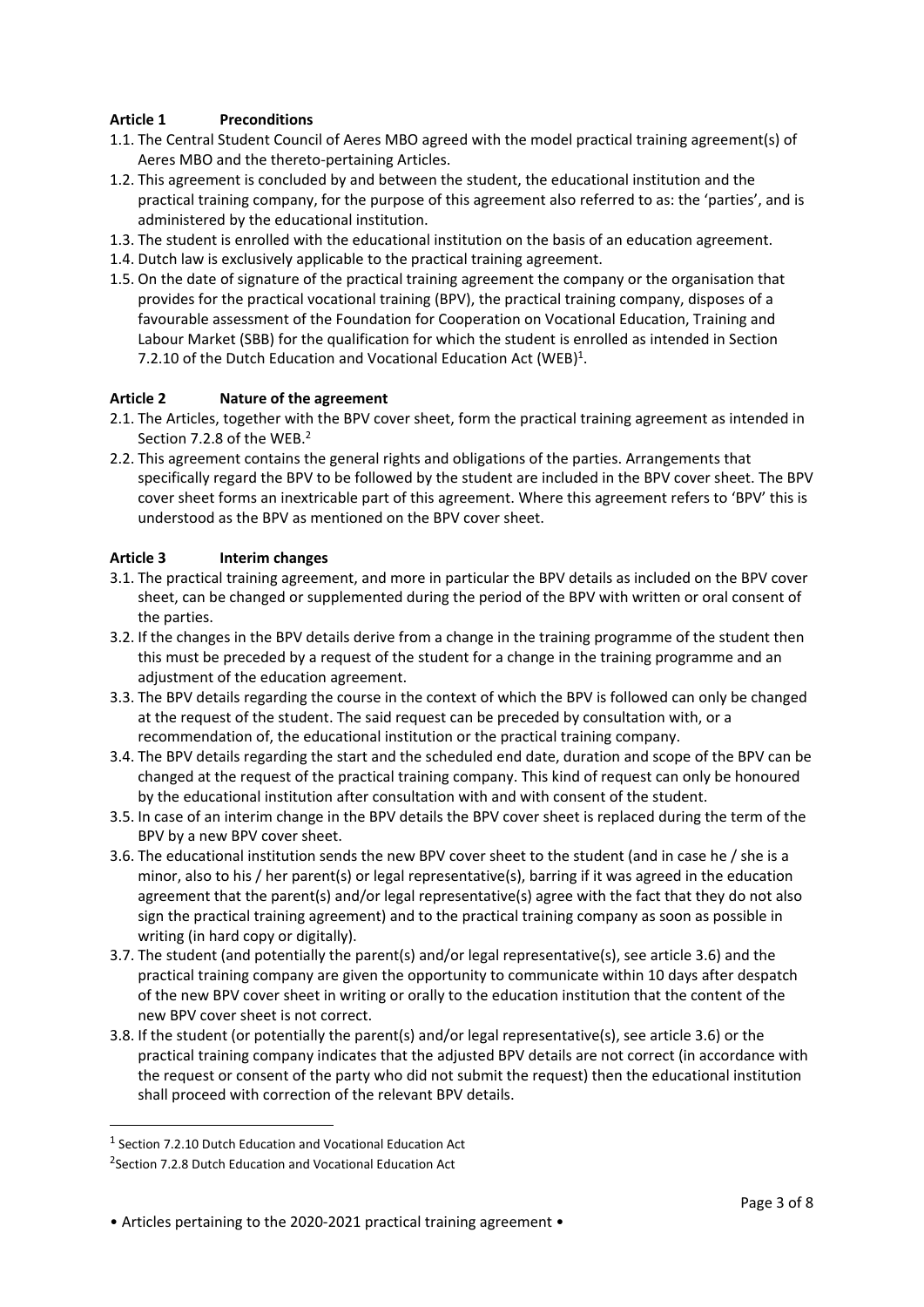- 3.9. If the student (or potentially the parent(s) and/or legal representative(s), see article 3.6) or the practical training company files an objection that is directed against the fact that the BPV details were adjusted without being based on a request or consent then the educational institution shall proceed with cancellation of the new BPV sheet. As the occasion arises, the student continues following the BPV at the practical training company as mentioned on the original BPV sheet, until consent of both parties is yet obtained.
- 3.10.If the student (or potentially the parent(s) and/or legal representative(s), see article 3.6) and/or the practical training company do not react within the time limit of article 3.7 then the new BPV sheet replaces the previous BPV sheet and thus becomes part of the practical training agreement.

### **Article 4 Content and structure**

- 4.1. BPV is part of each and every vocational course as intended in the WEB. The BPV is carried out at a practical training company recognised by the SBB on the basis of a practical training agreement. In the practical training agreement arrangements are established about the BPV in order that the student is enabled to gain the knowledge and skills required for the qualification and/or elective(s). The activities that are performed by the student in the context of the practical training agreement have a learning function.
- 4.2. Guiding principles of the BPV are the education and development objectives as outlined in the Education and Examination Regulations (OER) of the course. The BPV is based on a substantive plan for the BPV that is included in the OER or to which reference it made in the OER. It must be clear to the practical training company what part of the qualification the student must obtain during his / her BPV. The OER can be downloaded via the website of Aeres MBO<sup>3</sup>.
- 4.3. Electives form an inextricable part of the course on the basis of the revised qualification files. The participation in electives and the conclusion with an examination is a mandatory part of the course. The students selects the electives at the start of or during the course. This is established in the education agreement. The student can select an elective that is (partly) covered during the BPV. As the occasion arises, this is recorded on the BPV sheet, which forms an inextricable part of this practical training agreement. Multiple electives can be followed at one practical training company, whether or not in addition to the existing practical training agreement.

### **Article 5 (Best efforts) obligation of the practical training company**

- 5.1. The practical training company enables the student to attain the stipulated learning objectives and to thus complete his / her BPV. The practical training company provides for sufficient day‐to‐day counselling and training of the student at the workplace.
- 5.2. The practical training company designates a practical trainer who is encumbered with the counselling of the student during the BPV. At the start of the BPV the student knows who the practical trainer is.
- 5.3. The practical training company declares to enable assessment of the BPV at the practical training company by an official of the educational institution.
- 5.4. The student is given the opportunity by the practical training company to participate in the education that is offered by the educational institution according to the applicable timetable as also in tests and examinations during the BPV period.

### **Article 6 (Best efforts) obligation of the education institution**

- 6.1. The educational institution provides for sufficient counselling by the BPV counsellor of the educational institution. At the start of the BPV the student knows who the counsellor is.
- 6.2. The BPV counsellor from the educational institution follows the progression of the BPV by maintaining regular contact with the student and with the practical trainer of the practical training company and safeguards the progress of and the alignment of the learning objectives of the student with the learning possibilities within the company.
- 6.3. The educational institution communicates the timetable in a timely fashion so that the student and the practical training company can take this into account.

<sup>&</sup>lt;sup>3</sup> The Education and Examination Regulations can be found at https://www.aeresmbo.nl/over-aeresmbo/regelingen‐en‐statuten

<sup>•</sup> Articles pertaining to the 2020-2021 practical training agreement •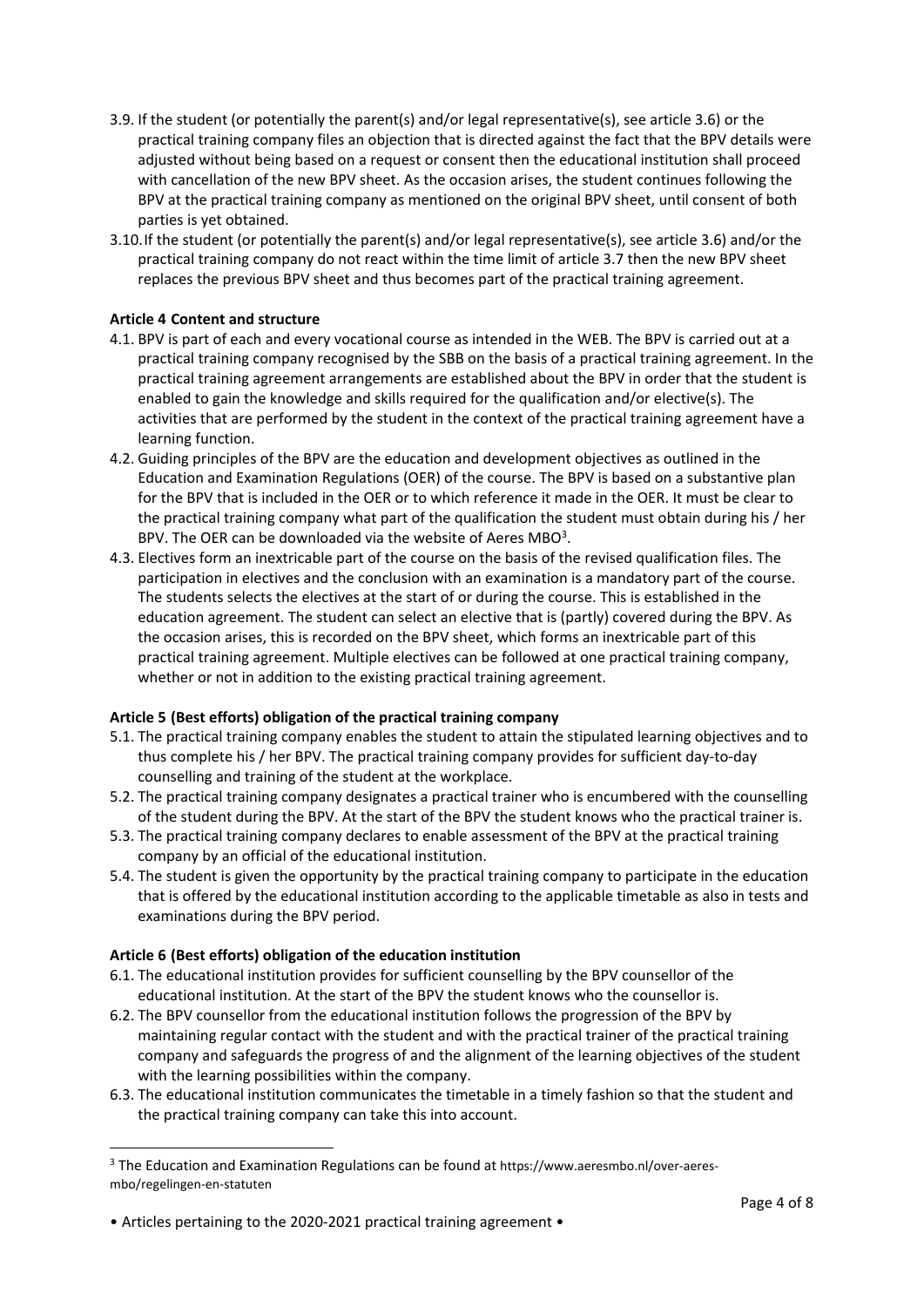- 6.4. The educational institution is ultimately responsible for the assessment as to whether the student realised the components of the qualification that were followed during the BPV. The procedure of the assessment and the manner of assessment of the BPV are outlined in the BPV Guide.
- 6.5. The educational institution includes the opinion of the practical training company concerning the student as part of the assessment of the student.

## **Article 7 (Best efforts) obligation of the student**

- 7.1. The student makes his / her best effort to complete his / her learning objectives successfully within the stipulated period. This takes place prior to or at the latest on the scheduled end date, which is included on the BPV cover sheet. The student is, in particular, held to actually follow the BPV and to be present on the days and times stipulated with the practical training agreement, unless this cannot be expected of him / her on account of compelling reasons.
- 7.2. The rules as applied by the practical training company are applicable to the student in terms of absence during the BPV as well as the rules stipulated by and between the student and the educational institution in the education agreement.

### **Article 8 Further arrangements with the student**

- 8.1. If so required, the educational institution, the student and the practical training company can agree on further individual arrangements. For instance, about the learning objectives, the counselling or the assessment of the student.
- 8.2. The said arrangements shall be established in writing in an addendum and form part of the practical training agreement.

#### **Article 9 Rules of conduct, safety and liability**

- 9.1. The student is held to observe the rules, regulations and instructions in the interest of order, safety and health applicable within the practical training company. The practical training company informs the student of the said rules prior to the start of the BPV.
- 9.2. The student is held to keep everything that is entrusted to him / her subject to confidentiality or the secrets that came to his / her knowledge or of which he / she must reasonably understand the confidential nature, secret.
- 9.3. The practical training company takes measures according to the Dutch Working Conditions Act<sup>4</sup> that are aimed at the protection of the physical and mental safety of the student.
- 9.4. The practical training company is liable for damages that the student may incur during or in connection with the BPV, unless the practical training company demonstrates that it complied with the obligations set forth in Section 658 Subsection 1 of Book 7 of the Dutch Civil Code<sup>5</sup> or that the damages are to an important degree the result of intent or intentional recklessness of the student.
- 9.5. The practical training company is liable for the damages that the student inflicts on the (assets of the) practical training company or on (the assets of) third parties during the performance of his / her activities during or in connection with the BPV, unless there is question of intent or intentional recklessness of the student.
- 9.6. The educational institution is indemnified against damages that are inflicted on the student, the practical training company or third parties during the performance of the BPV.
- 9.7. The Aeres Group took out secondary liability insurance for students<sup>6</sup>, which applies during an approved BPV. The liability of the educational institution is in all instances limited to the conditions and the cover based on the same in the insurance taken out by the educational institution. This implies that the said liability is limited to the amount payable by the insurance company of the educational institution.

<sup>4</sup> Dutch Working Conditions Act

<sup>5</sup> Section 658 of Book 7 of the Dutch Civil Code

<sup>6</sup> For more information about the secondary liability insurance, see https://www.aeres.nl/verantwoording/klachten‐ regelingen

<sup>•</sup> Articles pertaining to the 2020-2021 practical training agreement •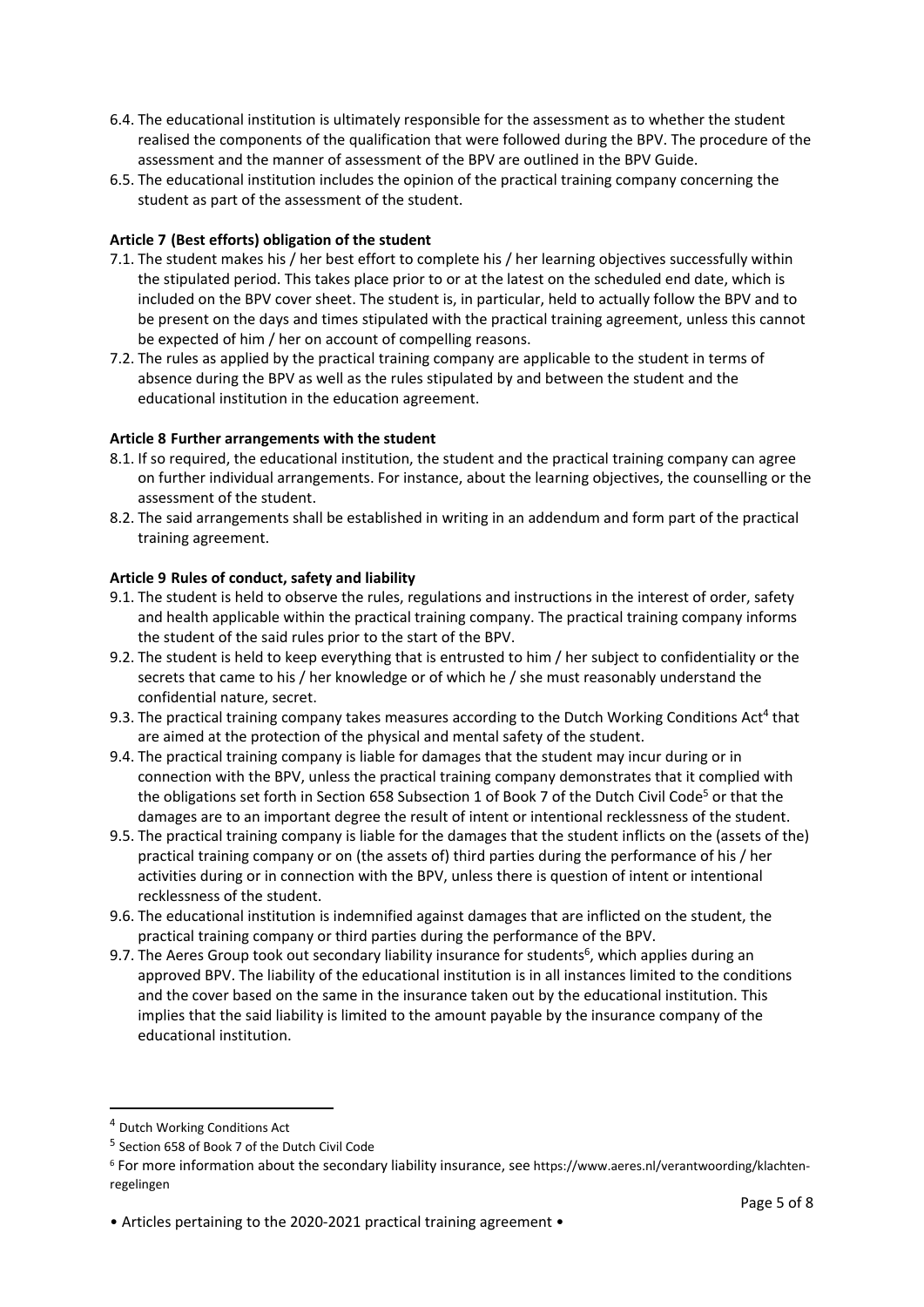# **Article 10 Problems and conflicts during the practical vocational training**

- 10.1.In case of problems or conflicts during the BPV the student initially addresses the practical trainer of the practical training company and/or the BPV counsellor of the institution. They try to solve the problems in association with the student.
- 10.2.If the student is of the opinion that the problem or conflict was not solved satisfactorily and the cause of the problem or conflict is that the practical training company does not comply with the arrangements laid down in this agreement, or not sufficiently, then the student can discuss the possibilities in consultation with the BPV counsellor of the educational institution.
- 10.3.If the parties cannot reach agreement in joint consultation then the student can submit a complaint via the complaints procedure of the educational institution. The procedure for the submission of a complaint is included in the education agreement that the student concluded with the educational institution.
- 10.4.The practical training company takes measures that are aimed at the prevention or repression of forms of sexual intimidation, discrimination, aggression or violence. In case of sexual intimidation, discrimination, aggression and/or violence the student is entitled to discontinue the activities with immediate effect, without the latter giving cause to a negative assessment. The student must immediately report the interruption of the work to the practical trainer of the practical training company and the BPV counsellor of the educational institution. If this is not possible then the student reports the interruption of the work to the confidential counsellor of the practical training company or of the educational institution.

### **Article 11 Exchange of data and privacy**

- 11.1.The student is entitled to insight into the personal student file and, more in particular, in the BPV data processed by the educational institution.
- 11.2.When exchanging data about the student the educational institution and the practical training company observe the General Data Protection Regulation. This implies that, inter alia, they handle the personal data of the student diligently and that they are transparent about this in respect of the student. The privacy regulations of the educational institution state what data of the student are supplied to the practical training company under what conditions and when consent of the student is required for this.

### **Article 12 Term and termination of the agreement**

- 12.1.The practical training agreement takes effect after signature of the first BPV sheet and is basically concluded for the term of the BPV period as mentioned on the BPV cover sheet.
- 12.2.The practical training agreement comes to an end by operation of law:
	- a. At the moment that the student completed the stipulated number of hours and concluded the BPV with a positive assessment or, in case of an elective, if the student completed the stipulated number of hours and concluded the BPV.
	- b. Following the expiry of the scheduled end date as mentioned on the BPV sheet.
	- c. Following the termination of the education agreement between the student and the educational institution.
	- d. Following dissolution or loss of legal personality of the practical training company or if the practical training company ceases to carry on the profession specified in the practical training agreement at the indicated practical training company.
	- e. If the recognition of the practical training company as intended in Section 7.2.10 of the WEB<sup>7</sup> has expired or was revoked.

Termination by operation of law shall be confirmed to the student and the practical training company by the educational institution in writing.

- 12.3.The practical training agreement can be terminated by joint consent in mutual consultation between the educational institution, the student and the practical training company.
- 12.4.The practical training agreement can be rescinded (out of court):

<sup>7</sup> Section 7.2.10 Dutch Education and Vocational Education Act

<sup>•</sup> Articles pertaining to the 2020-2021 practical training agreement •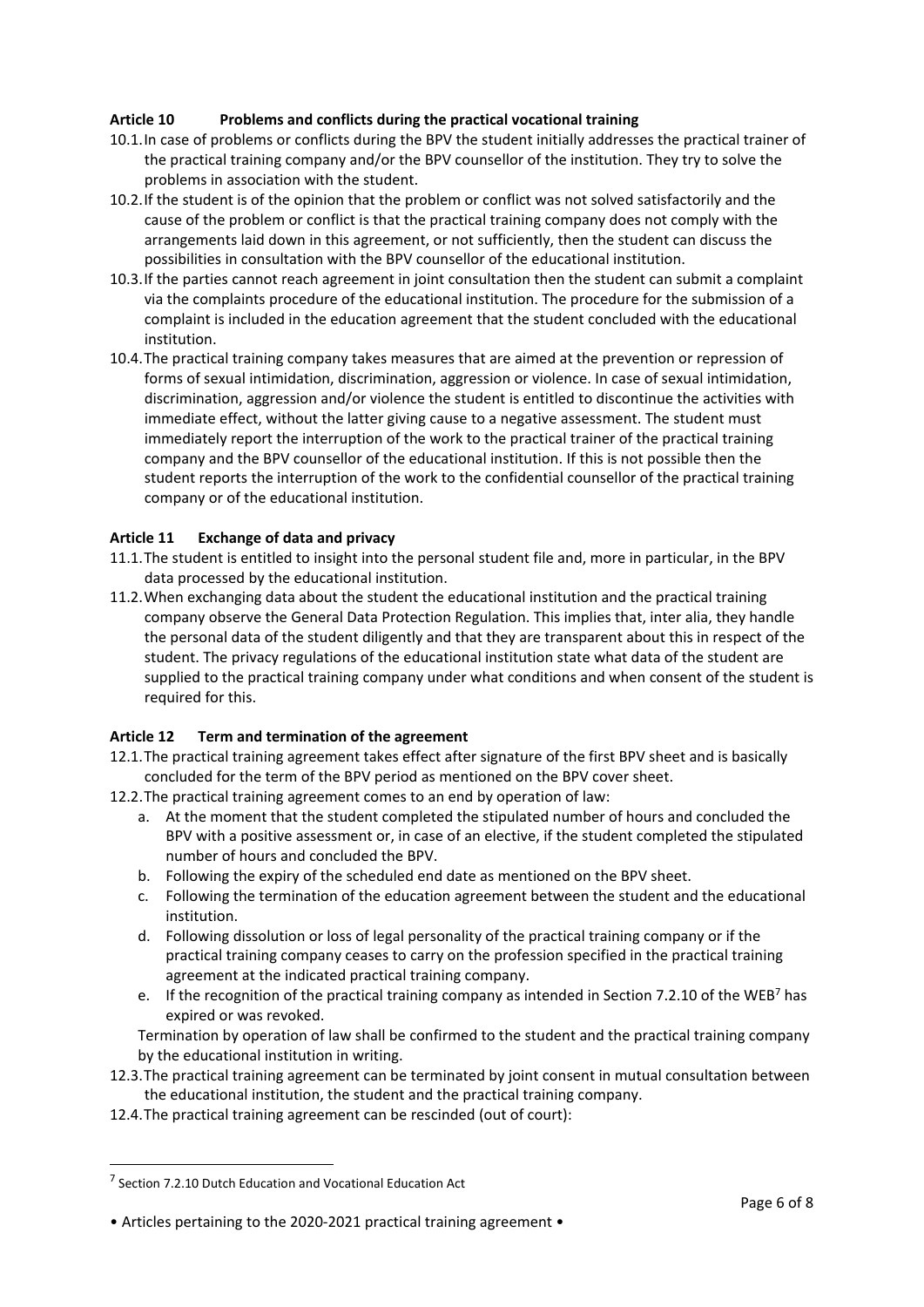- a. By the practical training company if the student, despite express (repeated) warning, does not comply with the rules of conduct as intended in article 9.1 of these Articles.
- b. By one of the parties if, on account of compelling circumstances, it can reasonably no longer be requested of the said party that the practical training agreement is continued.
- c. By one of the parties if the educational institution, the student or the practical training company does not comply with the obligations vested in the same by law or pursuant to the practical training agreement.
- d. By the student or the practical training company if the employment agreement (where applicable) between the student and the practical training company is terminated.
- 12.5.Rescission by one of the parties in pursuance of article 12.4 takes place in writing to the other parties with reference to the reason for the rescission.
- 12.6.Prior to rescission in pursuance of article 12.3 paragraph c the party who does not comply with its obligations must have be given the opportunity by the other parties to yet comply with the said obligations within a period of two weeks. A written notice of default is not required if compliance is permanently impossible or if the party has already indicated that it / he / she shall no longer comply with the said obligations and the imposition of a time limit is redundant.

# **Article 13 Alternative practical training place**

13.1.If the practical training agreement is terminated on account of the fact that the practical training company does not comply with its obligations (the practical training place is not available or insufficiently, the counselling is fails or is unavailable, the practical training company no longer disposes of a favourable assessment as intended in Section 7.2.10 of the WEB<sup>8</sup> or there is question of circumstances that that imply that the BPV can no longer take place properly) then the educational institution promotes, after consultation with SBB, that a sufficient, alternative facility is made available for the student as soon as possible.

### **Article 14 Closing provision**

- 14.1. In the instances not foreseen by the practical training agreement the educational institution and the practical training company decide after consultation with the student.
- 14.2.If it regards matters that fall under the responsibility of the SBB then the SBB is involved in the said consultation.

<sup>&</sup>lt;sup>8</sup> Section 7.2.10 Dutch Education and Vocational Education Act

<sup>•</sup> Articles pertaining to the 2020-2021 practical training agreement •